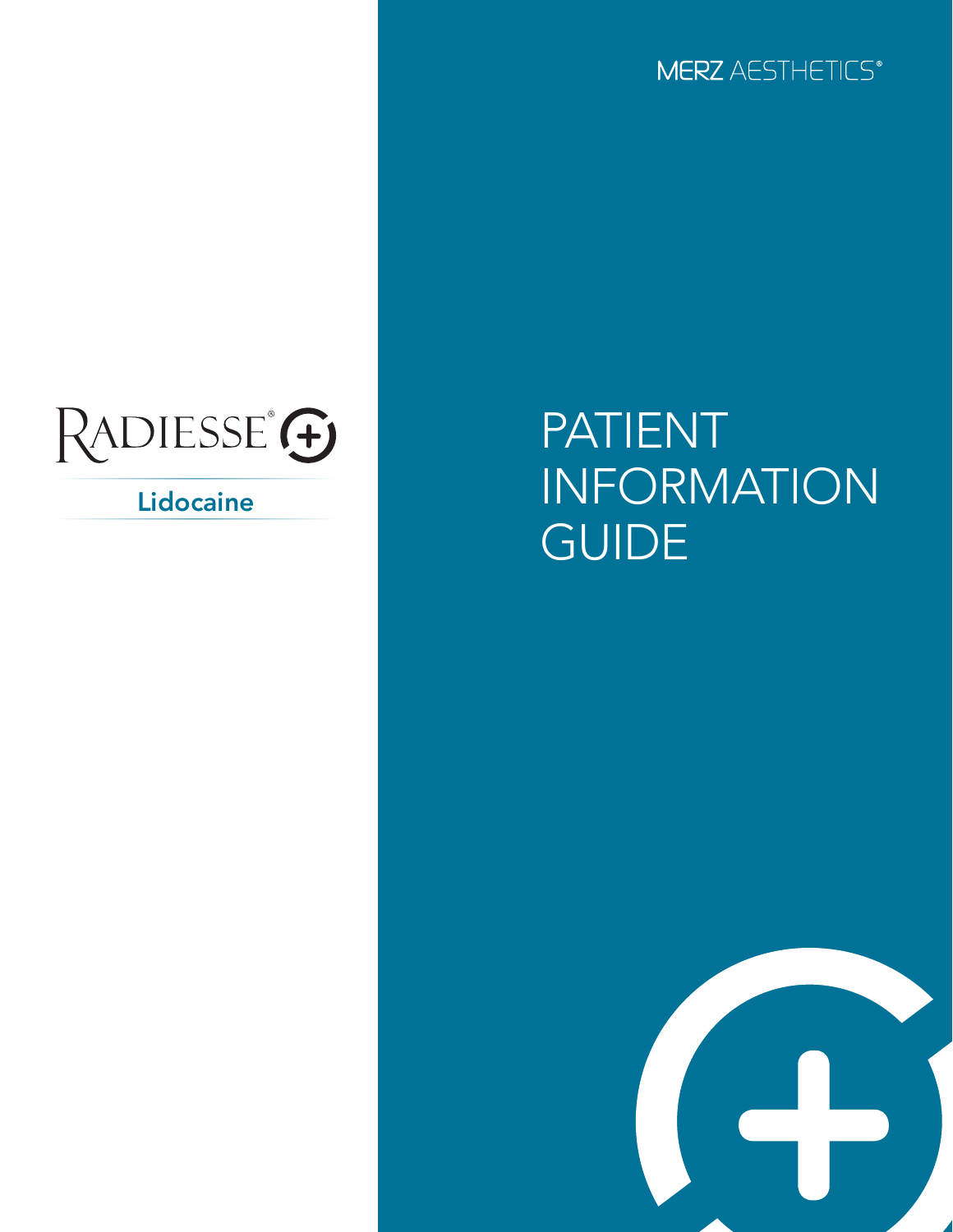## **Table of Contents**

## **GI OSSARY**

#### Anesthetic

A substance that reduces sensitivity to pain

#### Calcium Hydroxylapatite (CaHA)

A substance that is naturally in the body. CaHA is part of what makes up bone and teeth. The CaHA found in RADIESSE® (+) is a man-made form of the CaHA found naturally in your body.

#### Contour

An outline that represents the shape or form of something.

#### **Dermal filler**

A substance that is injected in the skin to create a smoother and/or fuller appearance in the face

#### Lidocaine

A man-made compound used as a local anesthetic to decrease pain

#### **Microspheres**

Round particles of CaHA smaller than grains of salt

#### Opaque

Not able to be seen through, not transparent or clear

#### **Topical**

A cream or ointment applied on top of the skin and affecting only the area to which is it applied

#### Touch-up

An additional injection of a small amount of dermal filler usually given about 2 weeks to 1 month after the first injection. A touch-up treatment may be needed to get the desired cosmetic result.

#### Vascular compromise

A situation where there is a decrease of blood flow through blood vessels

> (Note that terms in the glossary are underlined throughout this document)

This guide will help you decide whether treatment with RADIESSE® (+) Lidocaine (hereinafter referred to as RADIESSE® (+)) is right for you. This information does not take the place of a discussion with your doctor. This guide will answer some questions you may have about RADIESSE® (+) treatment.

- Only you and your doctor can decide whether RADIESSE® (+) is right for you. Other treatments are available to correct wrinkles and folds and you may discuss these treatment options with your doctor.
- Please read all the information in this guide and  $\blacksquare$ discuss any questions with your doctor before you are treated with RADIESSE® (+).

Keep this information. You may want to read it again.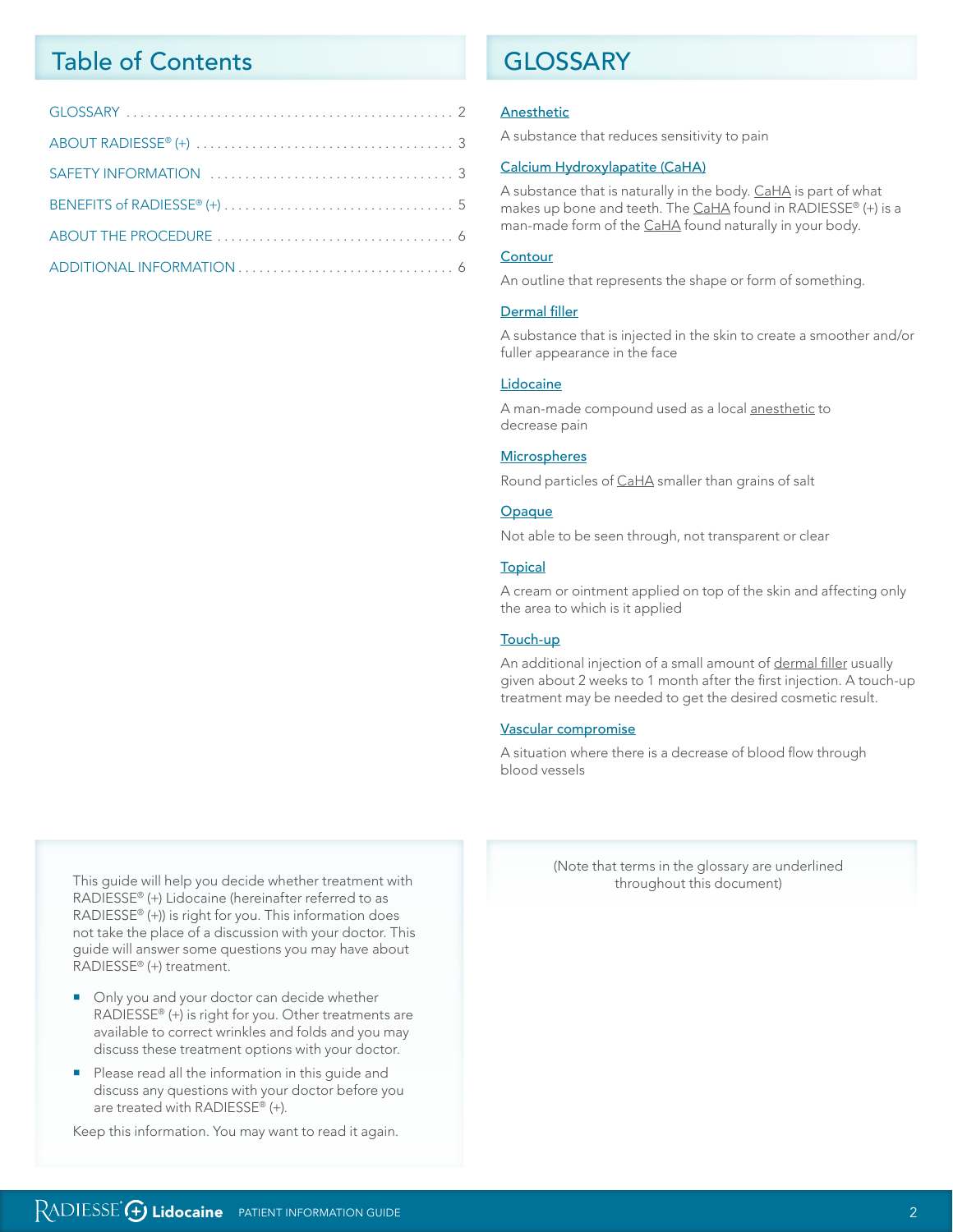## ABOUT RADIESSE® (+)

#### What is RADIESSE® (+)?

RADIESSE® (+) is an opaque dermal filler that contains a small quantity of local anesthetic (lidocaine). The product is made up of CaHA microspheres in a water-based gel. RADIESSE® (+) is non animal based and free from animal protein. Allergy pre-testing is not required. RADIESSE® (+) is injected into the skin of the face to smooth away wrinkles and folds such as the lines from your nose to the corners of your mouth (nasolabial folds). RADIESSE® (+) may also be injected in lower part of your face to improve the contour of your jawline. The addition of lidocaine helps to improve the comfort of the injection.

#### Why add Lidocaine to RADIESSE®?

Lidocaine was added to reduce the pain and discomfort during and after injection. In a clinical study, RADIESSE® (+) was shown to have an effect on reducing pain.

In the clinical study, 101 patients received RADIESSE® on one side of the face and RADIESSE® (+) on the other side of the face. Patients rated their pain on a scale of 0 to 10. On the scale, 0 was no pain and 10 was very severe pain. Immediately after injection, patients rated their pain about 6.7 on a scale of 0 to 10 for the side of the face injected with RADIESSE® compared to about 2.3 on the same scale for the side of the face treated with RADIESSE® (+).

Sixty (60) minutes after treatment, patients rated their pain about 1.1 on a scale of 0 to 10 for the side of the face injected with RADIESSE® compared to about 0.3 on the same scale for the side of the face treated with RADIESSE® (+).

#### What is RADIESSE® (+) used for?

RADIESSE® (+) can be injected into your skin to smooth away wrinkles and folds, such as the lines from your nose to the corners of your mouth (nasolabial folds).

RADIESSE® (+) can be injected into your skin to improve the contour of your jawline.

#### How does it work?

RADIESSE® (+) is injected into the skin with a thin needle to plump the skin and add volume to smooth facial wrinkles and folds such as the lines from your nose to the corners of your mouth, or to improve the contour of your jawline. For wrinkles, your doctor will inject the product into your skin to make it shallower and smoother. Your doctor will inject the product into your skin of your jawline to add volume and make it more defined. RADIESSE® (+) will not correct the underlying causes of wrinkles and folds, or lack of jawline contour.

## SAFETY INFORMATION

#### Are there any reasons why I should not receive RADIESSE® (+)?

Your doctor will ask about your medical history to determine if you are a good candidate for injection of RADIESSE® (+). In order to avoid complications and unsatisfactory results, RADIESSE® (+) should not be used if:

- You have severe allergies marked by a history of severe reactions (anaphylaxis), or history or presence of multiple severe allergies. Use may result in an allergic reaction.
- $\blacksquare$  You have had a severe reaction (hypersensitivity) to any of the components (CaHA, sterile water, sodium carboxymethylcellulose, glycerin). Use may result in an allergic reaction.
- You have had a severe reaction (hypersensitivity) to lidocaine or anesthetics similar to lidocaine. Use may result in an allergic reaction.
- **•** You have a bleeding disorder.

#### What are some Warnings to consider?

It is important that you share your medical information with your doctor. Together, you can make an informed decision as to whether RADIESSE® (+) is right for you. Because use could result in significant injury, RADIESSE® (+) should not be used in the following cases:

- Warning: One of the risks with using RADIESSE<sup>®</sup> (+) is unintentional injection into a blood vessel. The chances of this happening are very small, but if it does happen, the complications can be serious, and may be permanent. These complications, which have been reported for facial injections, can include vision abnormalities, blindness, stroke, temporary scabs or permanent scarring of the skin. If you have changes in your vision, signs of a stroke (including sudden difficulty speaking, numbness or weakness in your face, arms or legs, difficulty walking, face drooping, severe headache, dizziness, or confusion), white appearance of the skin, or unusual pain during or shortly after treatment, you should notify your health care practitioner immediately.
- RADIESSE® (+) should not be used in any person with active skin inflammation or infection in or near the treatment area until the inflammatory or infection has been controlled.
- The safety and effectiveness of RADIESSE® (+) for use in the lips has not been established. Use in the lips may result in unsatisfactory results and injury such as the formation of nodules (small lumps of dermal filler material).
- **Injection procedure reactions have been observed consisting** mainly of short-term (i.e. <7 days) bruising, redness and swelling.
- RADIESSE® (+) must not be injected into blood vessels. Local tissue damage and/or scarring may occur after injection in or near blood vessels. This is thought to result from injury or blockage of blood vessels.

What precautions should my doctor tell me about?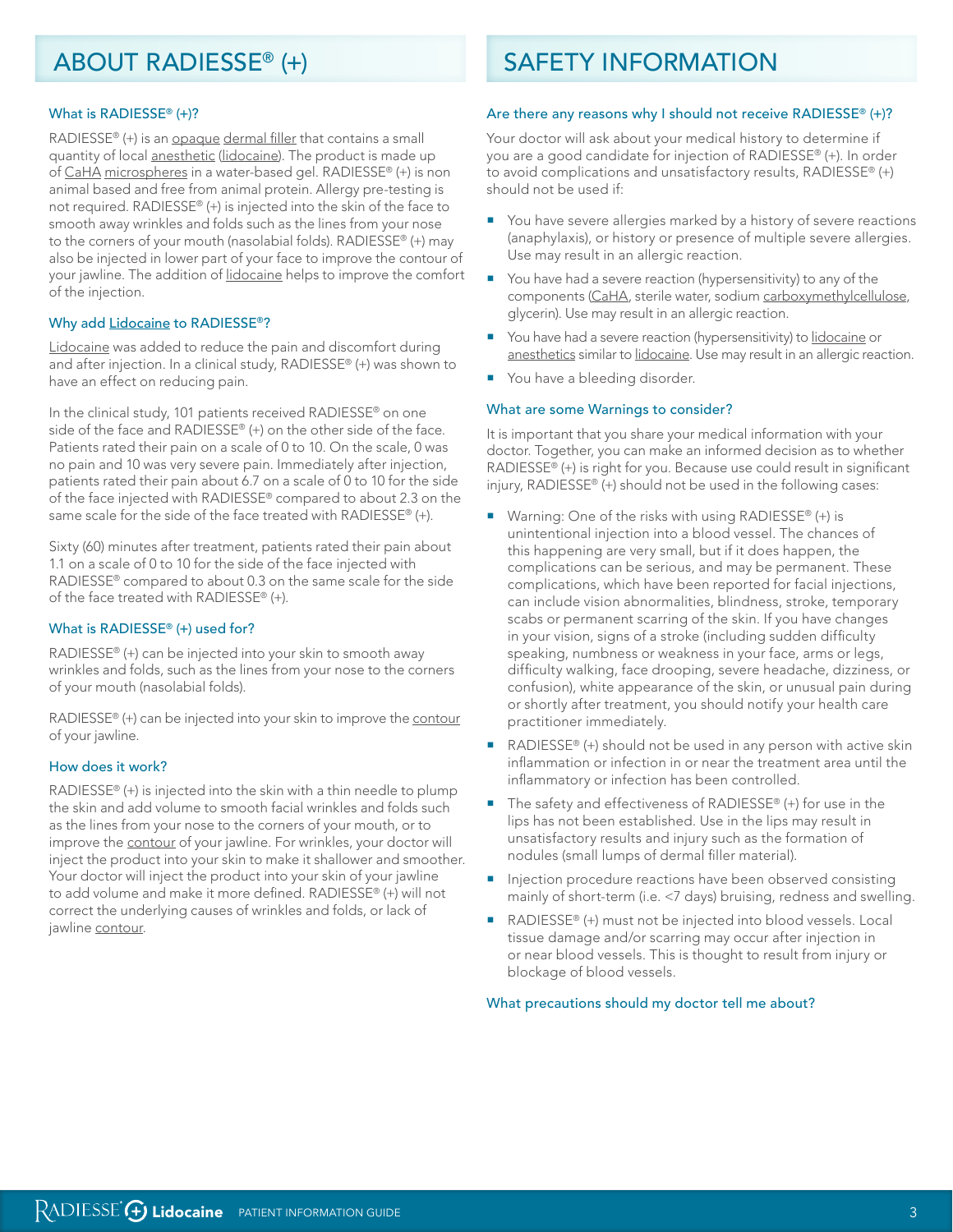#### SAFETY INFORMATION (continued)

The following are important treatment considerations for you to discuss with your doctor and understand in order to help avoid unsatisfactory results and complications.

- You should limit exposure of the treated area to sun or heat exposure for 24 hours after treatment or until any initial swelling and redness has resolved.
- The CaHA microspheres of RADIESSE® (+) are visible on CT scans and may be visible in standard, plain radiography. Tell your doctor, as well as your radiologists, that you have had RADIESSE® (+) injected in your face so that they are aware it is present when they are looking at your CT scans or X-rays.
- Tell your doctor if you are pregnant or breastfeeding. The safety of RADIESSE® (+) for use during pregnancy, or in women who are breastfeeding has not been established.
- The safety of RADIESSE® (+) in patients under 18 years has not been established.
- Tell your doctor about all the medicines you are taking because patients who are using medications that can prolong bleeding, such as aspirin or warfarin, may, as with any injection, experience increased bruising or bleeding at the injection site.
- **Tell your doctor if you have a history of excessive scarring** (thick, hard scars). The safety of RADIESSE® (+) in patients with increased susceptibility to keloid formation and hypertrophic scarring has not been studied.
- Tell your doctor if you have a history of herpes. Injection of RADIESSE® (+) into patients with a history of herpes can activate herpes.
- Tell your doctor if you have had dermal therapies such as epilation, UV irradiation, or laser, mechanical or chemical peeling procedures. The safety of RADIESSE® (+) with these procedures has not been evaluated in controlled clinical trials.
- Safety and effectiveness in the area around the eyes (periorbital) and in the lips have not been established.
- No studies of interactions of RADIESSE® (+) with drugs or other substances or implants have been conducted.

#### What are possible side effects?

In the clinical study of RADIESSE® (+), most side effects were mild in nature (uncomfortable). The most common side effects are swelling, redness, pain, bruising, and itching. These side effects are also seen with other facial-injection procedures. In the clinical study of RADIESSE® (+) for use in the jawline, the duration of most side effects was 7 days or less (57%), 8-14 days (26%), or 15-28 days (17%).

- RADIESSE® (+) injection carries a risk of infection.
- If laser treatment, chemical peeling, or any other procedure based on active dermal response is considered after treatment with RADIESSE® (+), swelling may occur at the implant site. This also applies if you receive a RADIESSE® (+) injection before the skin has healed after a laser treatment or chemical peel.
- You may be able to feel the RADIESSE® (+) material in your skin for some time after your treatment. It may feel firm if you touch the area that was injected. This feeling will go away over several weeks.
- Rarely, vision abnormalities have been reported after treatment with RADIESSE® and other dermal fillers.
- No studies of interactions of RADIESSE® (+) with drugs or other substances or implants have been conducted.

#### Have there been adverse events reported through post-market surveillance?

The following adverse events have been identified during post-approval use of RADIESSE®. Because they are reported voluntarily from a population of uncertain size, it is not always possible to reliably estimate their frequency or establish a causal relationship to RADIESSE®. These events have been chosen for inclusion due to a combination of their seriousness, frequency of reporting, or potential causal connection to RADIESSE®: (skin) infection with or without fluid or pus (including pustule or abscess), loss of aesthetic effect, product displacement/migration from injection site, minor or serious, allergic reactions including that could also involve hives, rash, itch, superficial or deep skin swelling, inflammation, tissue damage, nodules, skin hardening, redness, skin discoloration, pustule, hair loss, tingling, drooping of the upper eyelid, pain, headache, asymmetry (treatment area), abscess, herpetic infection including herpes simplex (cold sores) and herpes zoster (shingles), bruising, blanching (skin turning pale), blistering, dizziness, festoons (swelling or loose skin appearance under the eye), flu-like symptoms, muscular weakness or tingling, rapid breathing, decreased blood flow, swelling of lymph nodes, nausea, swelling of the tissue surrounding the heart, scarring at treatment area, sensitivity to cold, blocking/ narrowing of blood vessels including in the eye, double vision, visual impairment/blindness, and facial muscle paralysis.

Based on information reported to Merz about the use of RADIESSE®, your physician may recommend additional treatments after RADIESSE®: drugs such as antibiotics, antiinflammatories, corticosteroids or other anti-inflammatories, antihistamines, pain medications, or analgesics, and treatment such as massage, warm compress, excision, drainage, and surgery. This information does not constitute and is not intended to be medical advice, a recommendation on how to treat an adverse event or an exclusive list of possible interventions. Your physician should always evaluate each individual case, and independently determine what treatments(s), if any, are right for you.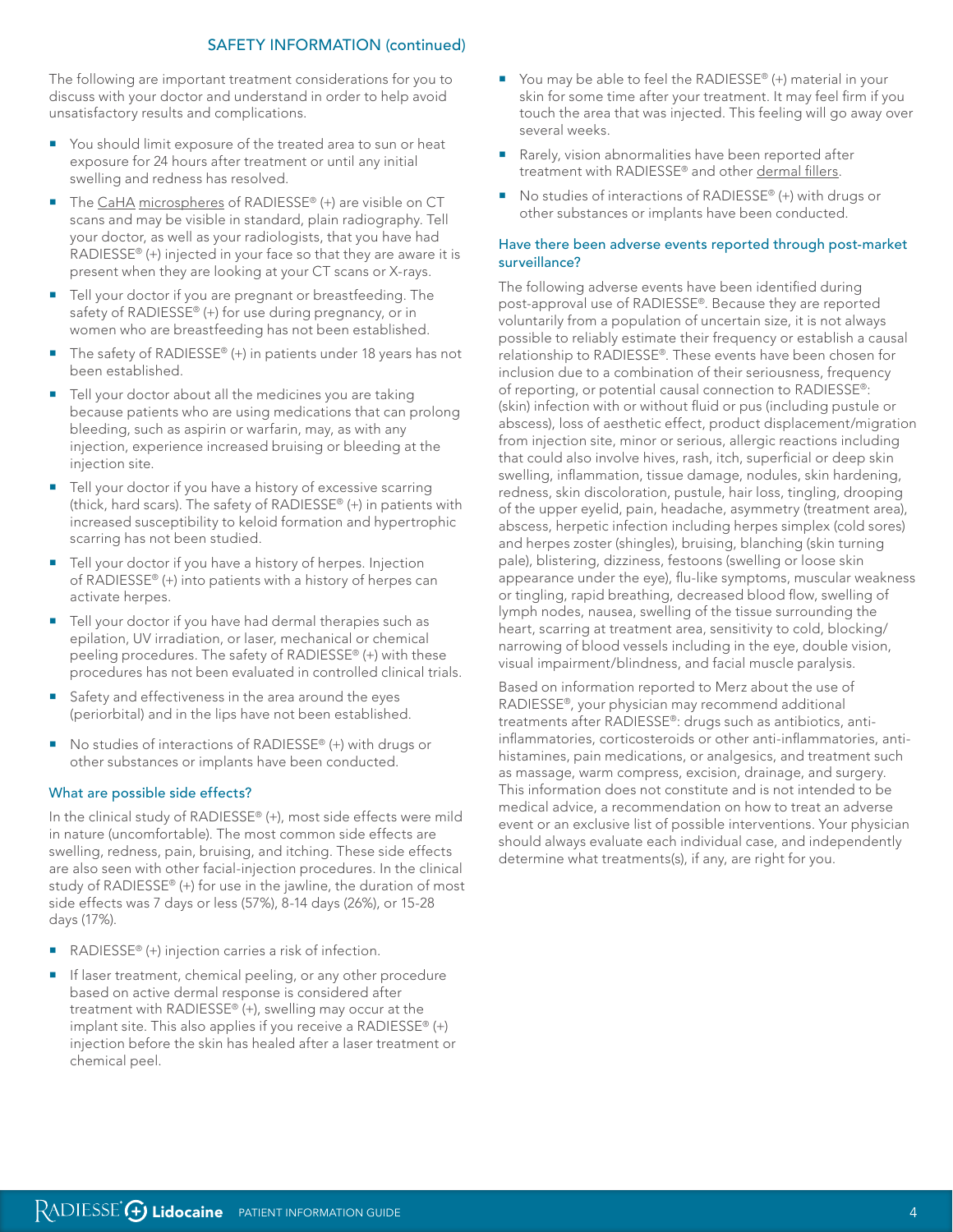## BENEFITS of RADIESSE® (+)

#### What will RADIESSE® (+) accomplish?

It will temporarily correct volume in facial wrinkles and folds such as the lines from your nose to the corners of your mouth or your jawline and will provide a smoother contour and more youthful appearance to the face. The lidocaine in the product will reduce the pain and discomfort during and after injection.

#### How long do treatment effects last?

Although treatment effects will differ for each person, in a clinical study of 117 patients 78.6% of the patients (about 91 of the 117 patients) showed improvement in their facial wrinkles and folds 6 months after treatment with RADIESSE® Dermal Filler. Thirty-five (35) of these patients continued to show improvement at least 30 months and up to 39 months after their last injection.

In a clinical study, 75.6% (or 93/123) treated patients showed improvement in the contour of their jawline 12 weeks after treatment with RADIESSE® Dermal Filler. About 67.3% (76/113) of patients continued to see those improvements for up to 48 weeks after treatment. The 113 patients correspond to those patients that had a response 12 weeks after treatment and that also had effectiveness assessment data 48 weeks after treatment.

#### Has RADIESSE® (+) been studied?

In a clinical study, RADIESSE® (+) was shown to have an effect on reducing pain. In the clinical study, 101 patients received RADIESSE® on one side of the face and RADIESSE® (+) on the other side of the face. Patients rated their pain on a scale of 0 to 10. On the scale, 0 was no pain and 10 was very severe pain. Immediately after injection, patients rated their pain about 6.7 on a scale of 0 to 10 for the side of the face injected with RADIESSE® compared to about 2.3 on the same scale for the side of the face treated with RADIESSE® (+).

Sixty (60) minutes after treatment, patients rated their pain about 1.1 on a scale of 0 to 10 for the side of the face injected with RADIESSE® compared to about 0.3 on the same scale for the side of the face treated with RADIESSE® (+).

In another clinical study RADIESSE® (+) was shown to improve the contour of the jawline. In this clinical study 75.6% (or 93/123) treated patients showed improvement in the contour of their jawline 12 weeks after treatment. Study doctors and the patients evaluated the overall appearance of the jawline and rated the changes. Study doctors reported that they could see improvements in the contour of the jawline in 99.1% (or 115/116) treated patients. The majority of subjects 94.0% (or 109/116) self reported an improvement in the appearance of their jawline. Subjects also reported that they were satisfied with how prominent, sculpted, nice, and smooth their jaw looked and with the profile of their jawline after treatment.

#### What are some benefits from the RADIESSE® (+) clinical study?

RADIESSE® (+) was shown to have an effect on reducing the pain related to the injection. Other benefits included improved appearance of the face by reducing folds and wrinkles in the skin, and the contour of the jawline as reported by both patients and doctors.

#### Reduction of folds in the face one week after treatment.





BEFORE TREATMENT ONE WEEK AFTER TREATMENT\*

\*Individual results may vary